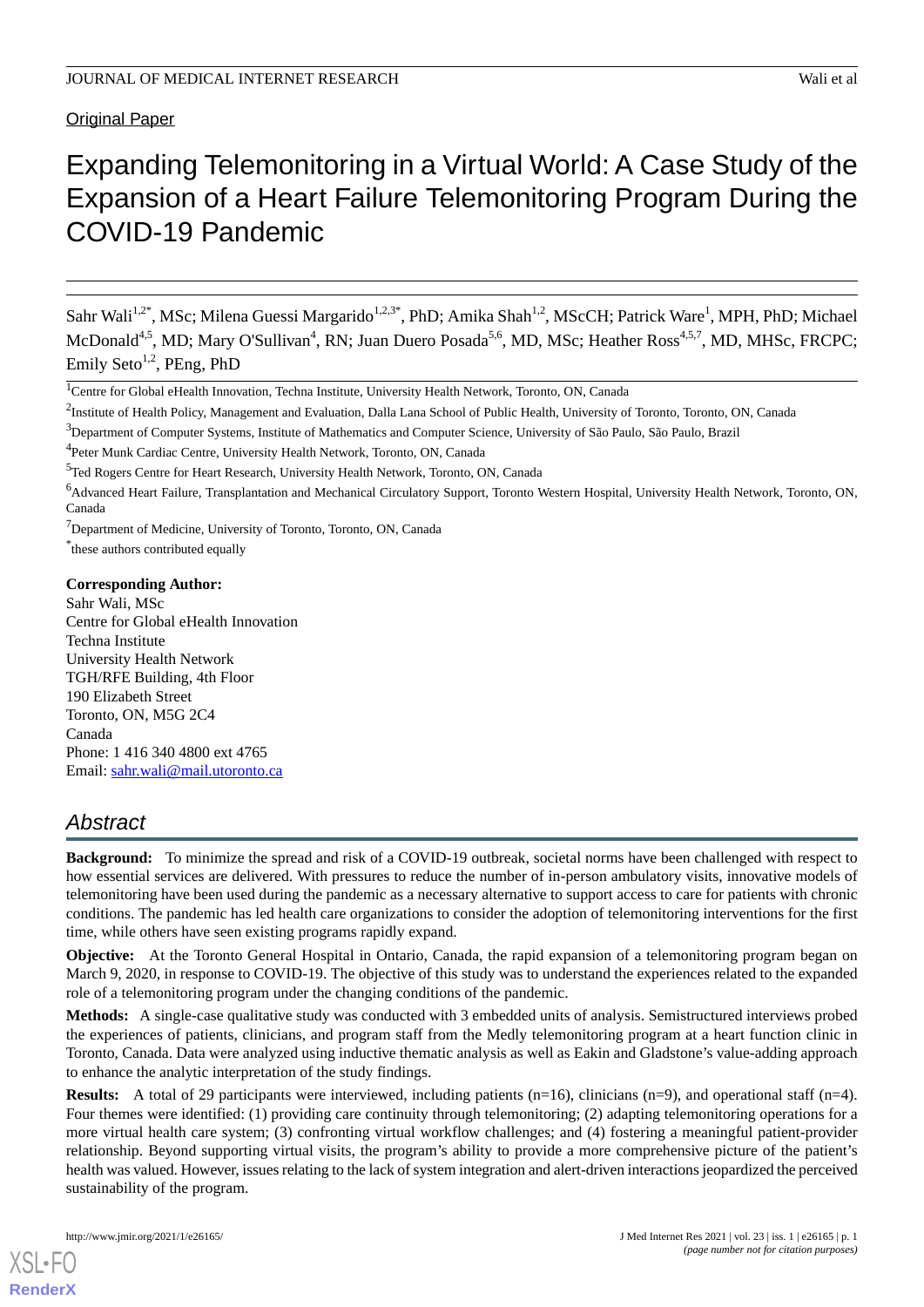**Conclusions:** With the reduction of in-person visits during the pandemic, virtual services such as telemonitoring have demonstrated significant value. Based on our study findings, we offer recommendations to proactively adapt and scale telemonitoring programs under the changing conditions of an increasingly virtual health care system. These include revisiting the scope and expectations of telemedicine interventions, streamlining virtual patient onboarding processes, and personalizing the collection of patient information to build a stronger virtual relationship and a more holistic assessment of patient well-being.

*(J Med Internet Res 2021;23(1):e26165)* doi:  $10.2196/26165$ 

#### **KEYWORDS**

telemedicine; telehealth; digital health; digital medicine; virtual care; COVID-19; coronavirus; SARS-CoV-2; public health; surveillance; outbreak; pandemic; infectious disease; cardiology; patient

# *Introduction*

#### **Shifting Societal Views on Essential Health Services**

The unprecedented magnitude of the COVID-19 pandemic has shifted the focus of the health care system toward patients infected with SARS-CoV-2 [\[1](#page-10-0)]. Through these uncertain times, to minimize the spread and risk of a COVID-19 outbreak, societal norms have been challenged in terms of what health services are considered *essential* [[2\]](#page-10-1)*.* Specifically, health care systems have been faced with a significant challenge whereby in-person visits, surgeries, and treatments once considered *essential* have either been cancelled or postponed to reduce the likelihood of virus transmission [[2](#page-10-1)[,3](#page-10-2)]. With the implementation of these public health measures, patients with chronic conditions relying on traditional models of clinic-based care are now at higher risk of health deterioration [[4,](#page-10-3)[5](#page-10-4)]. These patients have been reported to face a higher risk of severe illness when infected with COVID-19. Thus, maintaining patient health status in the context of the current health care reconfigurations represents a significant challenge [\[5](#page-10-4),[6\]](#page-10-5).

#### **Virtualizing Care During the COVID-19 Pandemic**

To ensure access to care in light of restrictions to in-person visits, innovative virtual care models have been used during the pandemic as a necessary alternative [\[4](#page-10-3),[6\]](#page-10-5). The value of virtual care has been demonstrated in a number of studies through its ability to provide timely care that enables patients to maintain physical distancing while also conserving health care resources [[6](#page-10-5)[,7](#page-10-6)]. Among virtual care technologies, telemonitoring is being increasingly promoted as a tool to assist patients who need more frequent care touchpoints [\[7](#page-10-6)]. In the field of telehealth, telemonitoring has been defined as the use of technology to remotely monitor and transmit data relating to patient health status in geographically separated settings. With features enabling providers to closely monitor patient symptoms and vital parameters at home, the use of telemonitoring has been viewed as a valuable addition to the management of patients [[8](#page-10-7)[,9](#page-10-8)].

Since the pandemic started, large organizations such as the Canadian Cardiovascular Society and the Heart Failure Society of America have recommended transitions to virtual modes of care to meet the needs of patients during the pandemic [[4](#page-10-3)[,5](#page-10-4)]. In New York City, where high transmission of COVID-19 has been reported, telemonitoring was found to be an important component of the medical response to the pandemic because it reduced the demand on strained health care staff and enabled

the meeting of patient needs at home  $[10]$  $[10]$ . As the health care system began to recognize the new reality and the presence of physical distancing restrictions, potential arose for virtual services such as telemonitoring to play an important role in patient management [[3](#page-10-2)[,10](#page-10-9)]. However, it is important to recognize that many telemonitoring programs were originally designed under the conditions of a pre–COVID-19 model of care that may no longer be available due to the limitations on in-person visits. With this growing shift to increasingly virtual health systems, there is a need to evaluate the functionality of a program under changing circumstances to optimize its use for conditions both during and beyond the pandemic.

The objectives of this paper were to (1) understand how telemonitoring is being used during the pandemic through the rapid expansion of a heart failure telemonitoring program, (2) report the barriers and facilitators related to the new virtual delivery of the telemonitoring program, and (3) evaluate the components of the telemonitoring program that require adaptation to sustain its use during and after the pandemic. In reflection of these objectives, the research question was: *With the changing conditions associated with the COVID-19 pandemic, what are the experiences and perceptions of patients, providers, and staff regarding the use of a telemonitoring program to support care needs?*

# *Methods*

#### **Setting**

With the growing concern regarding COVID-19, the Peter Munk Cardiac Centre (PMCC) Heart Function Clinic at the Toronto General Hospital began to transition many of its services to a virtual care model. The majority of in-person appointments were rescheduled or replaced by videoconferencing visits or telephone calls. Clinicians affiliated with the PMCC Heart Function Clinic also had the option to enroll patients in the existing "Medly" program, a mobile phone–based telemonitoring program designed to provide remote clinical support for patients with heart failure  $[11,12]$  $[11,12]$  $[11,12]$  $[11,12]$ . The Medly program currently does not have any strict clinical criteria dictating patient eligibility for enrolment. Instead, cardiologists use their clinical judgement to refer patients they deem would benefit from the program. With Medly, patients use a smartphone with the Medly app, a weight scale, and a blood pressure monitor to record daily physiological readings and symptoms [\(Figure 1](#page-2-0)). Using these devices, patients are instructed to take daily weight and blood pressure readings as well as to record their symptoms through a series of self-report questions on the Medly app [\[12](#page-10-11)]. A

```
XS\cdotFC
RenderX
```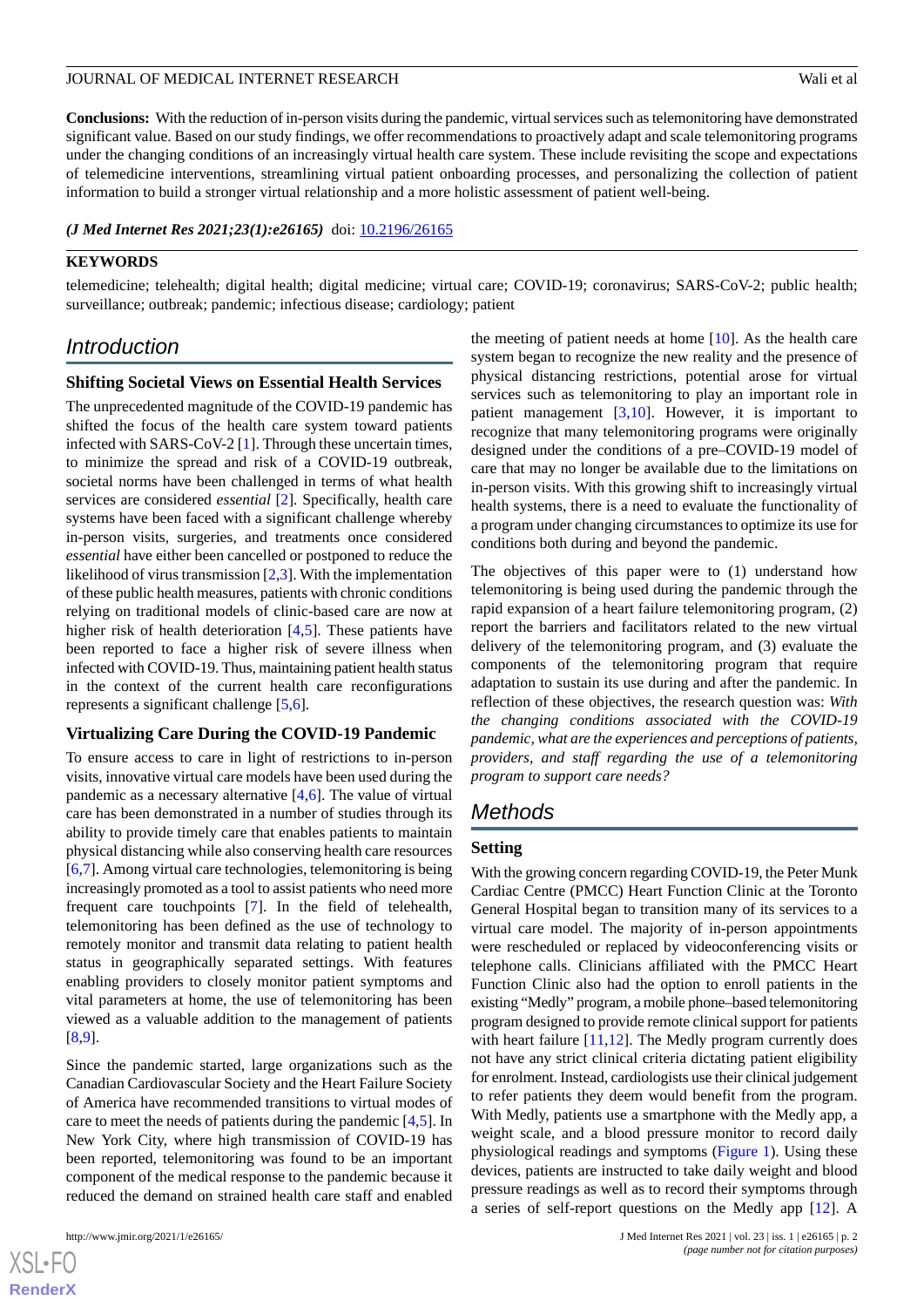rules-based algorithm uses these data to automatically generate individualized self-care instructions for the patients while simultaneously alerting clinicians when there are changes in the patient's health status beyond their set clinical parameters [[12\]](#page-10-11). Clinical alerts, delivered via email or the Web-based Medly dashboard, are mostly managed by the Medly Coordinator, a registered nurse within the Heart Function Clinic, with alerts being escalated to the cardiologists as needed. As the Medly system is a class II Health Canada–approved medical device, all data collected from the system are stored in the secure servers at the University Health Network, whereby patient information can only be accessed by the Medly Coordinator and the rest of the patient's clinical team.

<span id="page-2-0"></span>The Medly Coordinator also plays a fundamental role in the onboarding process, where during an in-person clinic visit, the treating cardiologist first presents the program to the patient and gains their approval for enrolment. The Medly Coordinator then meets with the patient to review the program processes (ie, account creation, training, study consent) and to assess their equipment needs [\[12](#page-10-11)]. Patients who require all equipment to be provided receive a full Medly kit, whereas other patients follow the bring your own device model and use some or all of their own devices (ie, smartphone, weight scale, blood pressure cuff) [[12\]](#page-10-11). To support the rapid expansion of the Medly program during the COVID-19 pandemic, two nurses from the cardiology department within the Toronto General Hospital were seconded to assist with the foreseen increase in patient enrollment. As of March 8, 2020, the program had previously served 565 patients; however, in preparation for the uncertain impact of the pandemic and the need for remote support, plans were made to enable the Medly program to accommodate a rapid increase of up to 1000 patients. From March 9 to June 8, 2020, a total of 117 new patients were onboarded.

Figure 1. Screenshots of the Medly app displaying the patient self-care tasks, the symptom questionnaire, and the resultant self-care feedback after all tasks are completed and processed by the algorithm.



## **Study Design**

## **Recruitment of Participants**

This study used a qualitative case study design [[13\]](#page-10-12) with the case defined as the telemonitoring program at the Heart Function Clinic at the Toronto General Hospital. The uses of an existing telemonitoring program by patients, clinicians, and operational staff were selected as the units of analysis to better understand the ways in which the pandemic has impacted their use and satisfaction of the Medly program.

Patients were purposefully identified and recruited according to a range of demographic characteristics, including age, gender, location of residence (rural, suburban, urban), ethnicity, income, and comfort with technology. Although enrolment in the Medly program is at the discretion of each patient's cardiologist, patients were considered eligible for this study if they spoke English and were users of the Medly program. We aimed to recruit patients who were onboarded to the Medly program both before and during the pandemic. To ensure that the patients onboarded during the pandemic had some experience using the

 $XS$  • FC **[RenderX](http://www.renderx.com/)**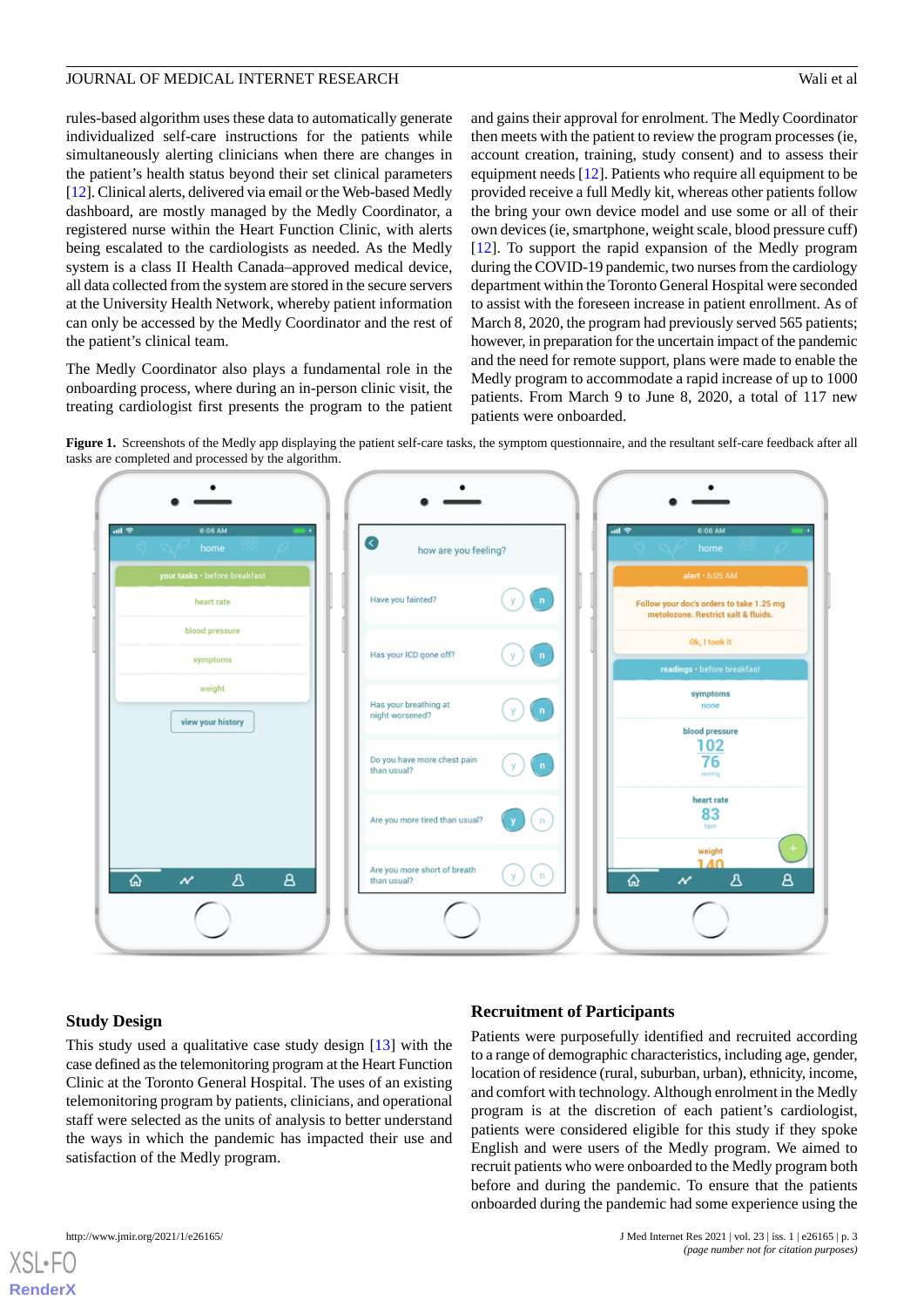system, only patients enrolled in the program for at least 20 days were considered to be eligible for the study. All 12 clinical staff members and 4 operational staff members of the telemonitoring program were invited to participate. All participants were recruited in alignment with an existing quality improvement study evaluating the telemonitoring program (University Health Network Research Ethics Board 16-5789 and University of Toronto Research Ethics Board 39449). Eligible patient participants were recruited until data saturation was reached, as in, no new perspectives or ideas were generated from the data. Specifically, as the data collection and data analysis processes were conducted on a continual basis, data saturation was deemed complete when no new insights were found from the latest 3 patients interviewed. This included, but was not limited to, patient feedback related to their experience using the program as well as challenges associated with the pandemic.

#### **Data Collection and Analysis**

To accommodate physical distancing measures, in-depth semistructured interviews were conducted over the telephone by two authors experienced in qualitative research (AS and SW). Interview guides were developed based on the core components from the Benefits Evaluation Framework using semistructured, open-ended questions [\[14\]](#page-10-13). Each interview guide was developed and tailored for the patient, clinician (nurses and cardiologists), and operational staff participant groups. During each interview, participants were asked to comment on their experiences with managing heart failure both before and during the COVID-19 pandemic, as well as their experiences with the Medly telemonitoring program. Interviews were conducted between May 4 and June 18, 2020, and lasted approximately 30 minutes. All interviews were digitally recorded and professionally transcribed verbatim for analysis.

Interview transcripts underwent inductive thematic analysis at the semantic level according to the iterative 6-phase approach

outlined by Braun and Clarke in 2006 [[15\]](#page-10-14). Eakin and Gladstone's "value-adding" approach to qualitative analysis was also used to enrich the analytic interpretation of the study findings and enhance the level of contextualization to the knowledge generated [[16\]](#page-10-15). By using analytic devices such as reflexivity and generative coding to review each transcript, the authors were able to deepen their interpretation of the data in more abstract terms. Three authors were involved in the data analysis process (AS, MG, SW). Throughout the research process, all authors engaged in both procedural and analytical memoing to improve the overall trustworthiness of the analysis [[17\]](#page-10-16). Transcripts and analytic memos were then entered into NVivo 9 (QSR International) to initiate the organization and analysis of the data. To gain a holistic perspective on all the data collected, one author (MG) independently analyzed all interview transcripts, whereas in parallel, two authors independently analyzed either the patient (AS) or clinician and staff (SW) transcripts. All authors subsequently met to discuss and compare codes for each participant group. Following the initial discussions, the codes were then grouped into categories to identify themes relating to the research question. After five analytic discussions, the research team collectively developed four themes. The four core themes were then individually reviewed by the study team to ensure internal coherence, consistency, and approval [[15\]](#page-10-14).

# *Results*

#### **Participant Characteristics**

A total of 29 participants were interviewed: 16 patients, 9 clinicians (ie, cardiologist, registered nurse), and 4 operational staff. The characteristics of the interviewed patients are shown in [Table 1](#page-4-0). These data were collected via a self-report questionnaire as part of an existing quality improvement evaluation of the Medly program.

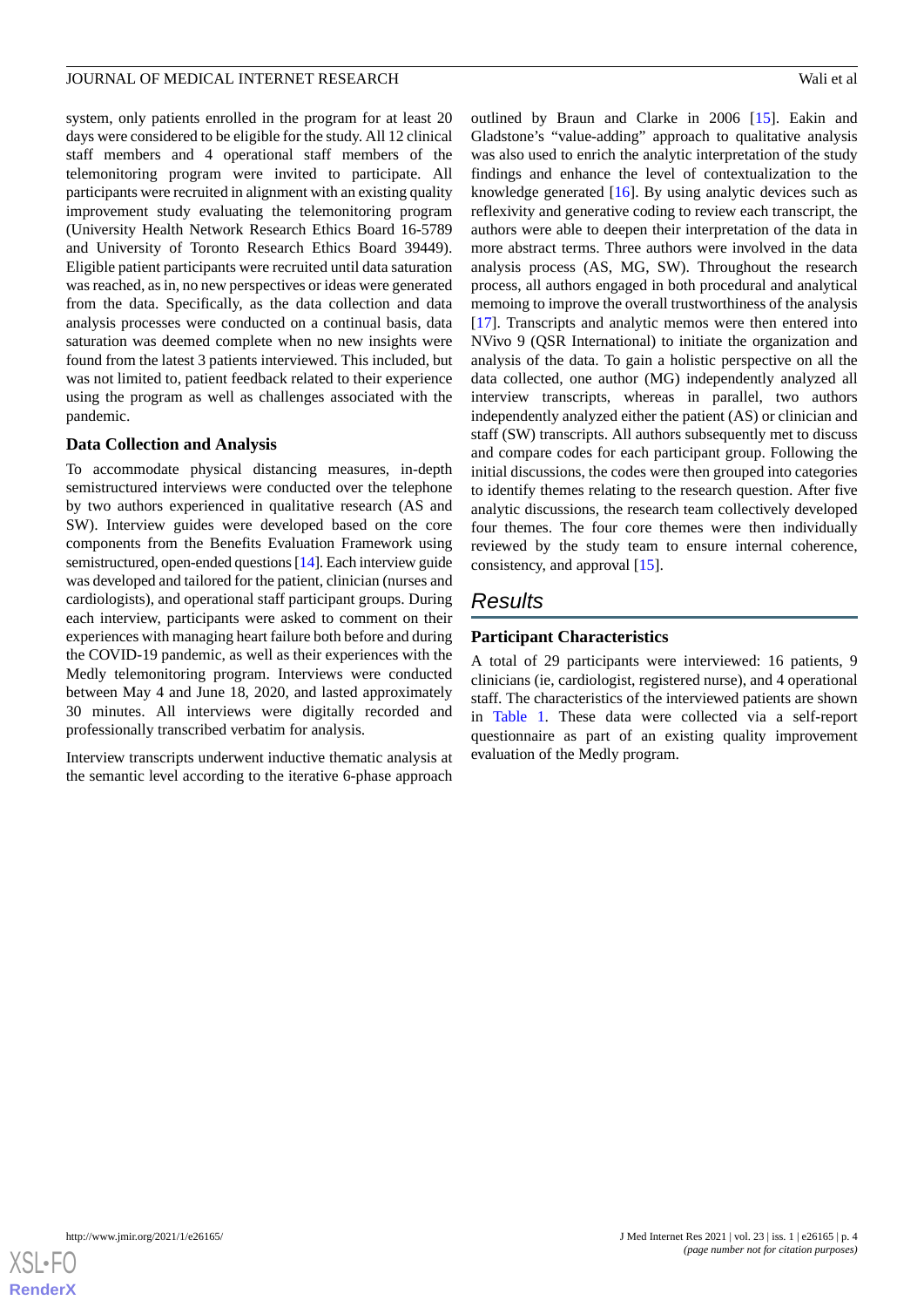<span id="page-4-0"></span>

|  | <b>Table 1.</b> Characteristics of the patient interview participants $(N=16)$ . |  |  |  |  |
|--|----------------------------------------------------------------------------------|--|--|--|--|
|--|----------------------------------------------------------------------------------|--|--|--|--|

| Characteristic                         | Value              |  |  |  |
|----------------------------------------|--------------------|--|--|--|
| Age (years), mean (SD; range)          | 54.5 (19.9; 23-78) |  |  |  |
| Sex, n (%)                             |                    |  |  |  |
| Male                                   | 8(50)              |  |  |  |
| Female                                 | 8(50)              |  |  |  |
| Ethnicity, n (%)                       |                    |  |  |  |
| White                                  | 10(63)             |  |  |  |
| Black                                  | 1(6)               |  |  |  |
| Filipino                               | 1(6)               |  |  |  |
| South Asian                            | 1(6)               |  |  |  |
| Southeast Asian                        | 2(13)              |  |  |  |
| Not declared                           | 1(6)               |  |  |  |
| Place of birth, n (%)                  |                    |  |  |  |
| Canada                                 | 12(75)             |  |  |  |
| Other                                  | 3(19)              |  |  |  |
| Not declared                           | 1(6)               |  |  |  |
| Higher education achieved, n (%)       |                    |  |  |  |
| High school                            | 2(13)              |  |  |  |
| Trade or technical training            | 4(25)              |  |  |  |
| College or university                  | 8(50)              |  |  |  |
| Postgraduate                           | 1(6)               |  |  |  |
| Not declared                           | 1(6)               |  |  |  |
| Rurality, n (%)                        |                    |  |  |  |
| Urban                                  | 4(25)              |  |  |  |
| Suburban                               | 8(50)              |  |  |  |
| Rural                                  | 3(19)              |  |  |  |
| Not declared                           | 1(6)               |  |  |  |
| Living arrangement, n (%)              |                    |  |  |  |
| Living with family/partner             | 13(81)             |  |  |  |
| Living alone                           | 2(13)              |  |  |  |
| Not declared                           | 1(6)               |  |  |  |
| Income (CAD \$), <sup>a</sup> n $(\%)$ |                    |  |  |  |
| $<$ 15,000                             | 4(25)              |  |  |  |
| 15,000-49,999                          | 3(19)              |  |  |  |
| 50,000-74,999                          | 6(38)              |  |  |  |
| >75,000                                | 1(6)               |  |  |  |
| Not declared                           | 2(13)              |  |  |  |
| Time of enrolment , n $(\% )$          |                    |  |  |  |
| Before March 2020                      | 4(25)              |  |  |  |
| After March 2020                       | 12(75)             |  |  |  |
| Participation model, n (%)             |                    |  |  |  |
| Full kit                               | 2(13)              |  |  |  |
| Bring your own phone                   | 4(25)              |  |  |  |

http://www.jmir.org/2021/1/e26165/ J Med Internet Res 2021 | vol. 23 | iss. 1 | e26165 | p. 5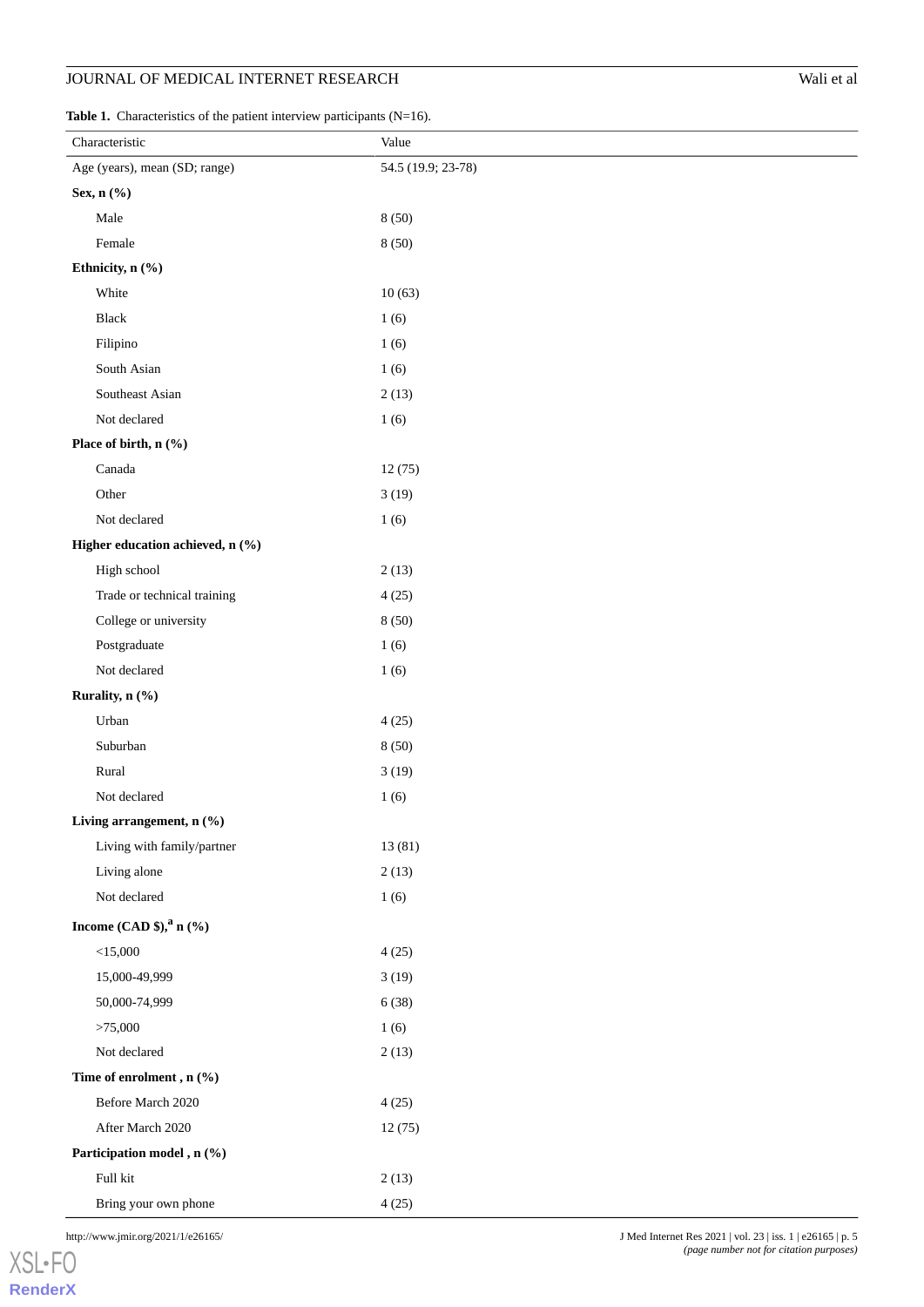| Characteristic                                   |         |  |
|--------------------------------------------------|---------|--|
| Bring your own everything                        | 9(56)   |  |
| Not declared                                     | 1(6)    |  |
| Uses a smartphone, $n$ (%)                       |         |  |
| Yes                                              | 11 (69) |  |
| N <sub>0</sub>                                   | 3(19)   |  |
| Not declared                                     | 2(13)   |  |
| Frequency of smartphone use, $n$ (%)             |         |  |
| Frequently                                       | 8(50)   |  |
| Sometimes                                        | 5(31)   |  |
| Not declared                                     | 3(19)   |  |
| Comfort with technology, n (%)                   |         |  |
| Very comfortable                                 | 3(19)   |  |
| Somewhat comfortable                             | 2(13)   |  |
| Comfortable                                      | 4(25)   |  |
| Not comfortable                                  | 2(13)   |  |
| Not declared                                     | 5(31)   |  |
| New York Heart Association classification, n (%) |         |  |
| Class I                                          | 2(13)   |  |
| Class II                                         | 9(56)   |  |
| Class III                                        | 2(13)   |  |
| Class IV                                         | 0(0)    |  |
| Not declared                                     | 3(19)   |  |

# ${}^{\text{a}}$ CAD \$1=US \$0.79.

#### **Interview Findings**

During the analysis of all participant data, four themes were identified: (1) providing care continuity through telemonitoring; (2) adapting telemonitoring operations for a more virtual health care system; (3) confronting virtual workflow challenges; and (4) fostering a meaningful patient-provider relationship.

#### *Providing Care Continuity Through Telemonitoring*

With the significant reduction of in-person clinic visits, the use of telemonitoring had become more desirable, as it provided clinically relevant patient data to help support virtual visits or the postponement of a visit. Although there are no strict clinical criteria guiding patient eligibility for Medly beyond requiring the patients to be followed by the Heart Function Clinic, clinicians increased the number of patients they referred to the program during the pandemic. With the limitations created by COVID-19, cardiologists were less selective in patient referrals to Medly, as their previous concerns for onboarding no longer weighed as heavily on their decision-making. Consequently, despite provider concerns, program nurses reported that patients with less familiarity with technology were able to use the application with minimal assistance:

*One of the determining factors for me to onboard someone on Medly before COVID was if I had concerns about patients not being able to adhere to*

[XSL](http://www.w3.org/Style/XSL)•FO **[RenderX](http://www.renderx.com/)**

*the daily weights reliably for whatever reason, I would hesitate to on-board them. Now that plays less of a role in my decision-making.* [Cardiologist 3]

*Some of the patients are not always the most tech-savvy but they're trying their best. And a few explanations on the phone and, you know, they're good with it, you know?* [Nurse 1]

For many patients, with the heightened fear of contracting COVID-19 and the lack of accessibility to care services, Medly provided patients with a sense of security and comfort for their care management. New patients onboarded onto Medly appreciated the continual monitoring provided by the telemonitoring program, as it created a clinical safety net during a time when society was left in a state of uncertainty. The convenience and ease of being able to directly connect with a health care provider who was familiar with their medical history was also highlighted as a key value of the program:

*It would be a wonderful thing for a lot of people in here to have somebody that had to check on them in the morning. I feel it's almost doing [it] to me because my vital signs don't change that much but at least it checks that I'm still alive and breathing.* [Patient 2]

*My patients really liked the opportunity to be enrolled and be involved, they didn't know that it [Medly] existed before because they were sort of lower-risk patients who I hadn't thought to enroll in Medly*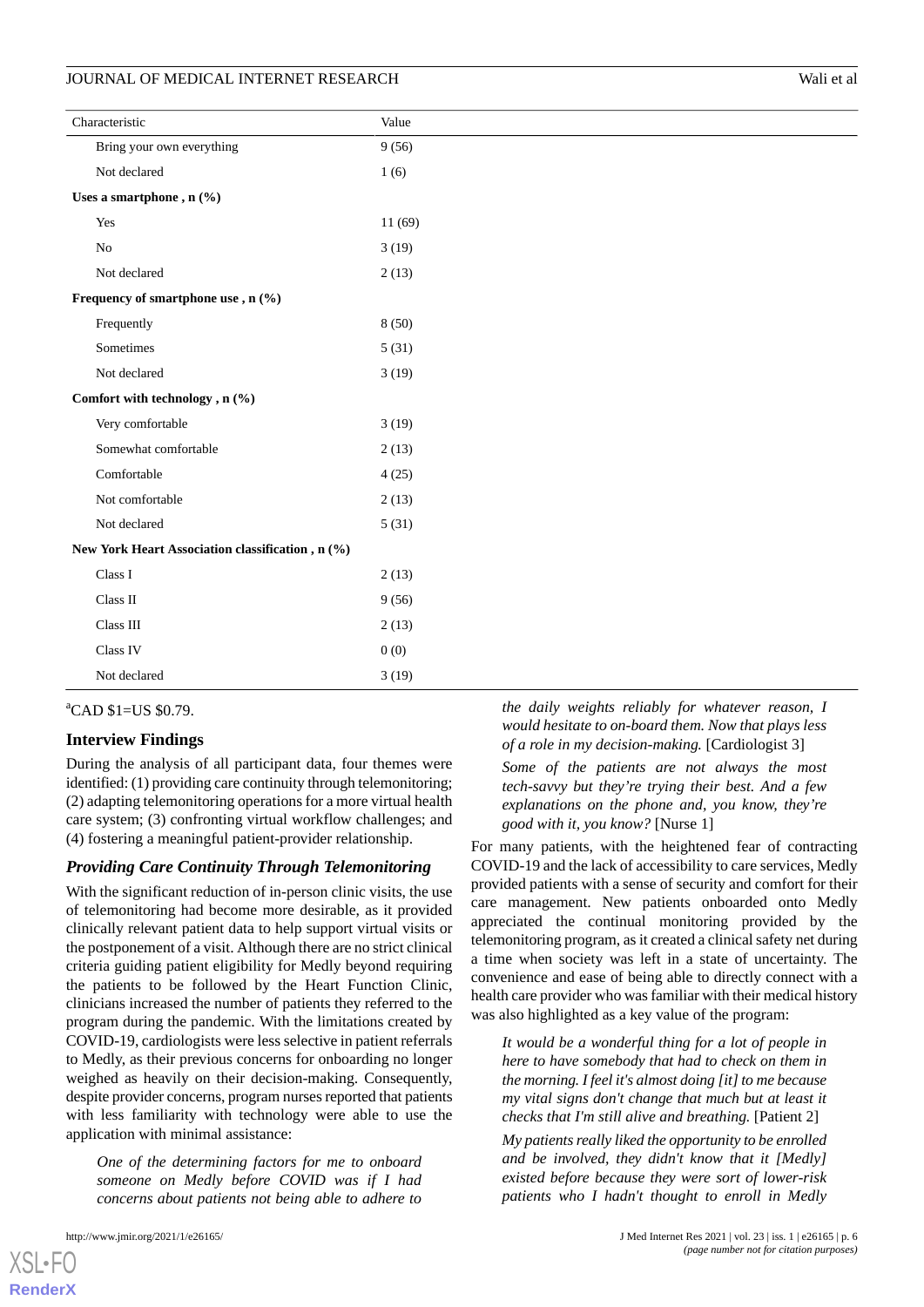*before and now that they have some way to send in their vitals and have someone keep track of them a little more closely for a lot of patients, that gives them a lot of added security.* [Cardiologist 1]

Although clinicians were able to connect with patients through other modes of virtual engagement (ie, telephone calls, videoconferencing), they felt that Medly's continual monitoring provided a more comprehensive picture of patient health compared to virtual visits alone. Specifically, clinicians using the Medly system were able to monitor trends in patient heart rate, blood pressure, weight, and symptoms, all of which helped detect worsening health and the potential need for patient follow-up. With the conditions of the pandemic and the absence of in-person visits, the metrics provided by Medly were highlighted to help provide a level of care continuity and context to support clinician decision-making:

*I think it's driving with your eyes open rather than closed and, to some degree, a lot of what you're trying to do in terms of adjusting medications is to try and keep their weight within range and blood pressure and heart rate and their symptoms under control, and you can get all [of] that from Medly and track their trends over time.* [Cardiologist 2]

Beyond the usual benefits of telemonitoring, clinicians valued that Medly enabled them to make clinical assessments or changes in patient care that would usually be completed in-person. In the context of COVID-19 limitations, treatment optimization was still feasible, whereby clinicians were able to effectively titrate mediation without in-person patient visits to the hospital. Both patients and clinicians felt reassured that the quality of care had not been jeopardized under the shifting conditions of a virtual care model:

*We've been able to titrate medication remotely, which is probably one of the biggest things because previously we would see patients in the clinic and then we wouldn't change a new med until maybe the next time they were seen or a couple months down the road. I've been keeping track of many patients who are in the titration phase in their medication and we've been able to optimize their medications on a pretty rapid basis, like biweekly, to achieve triple therapy medication optimization, all while doing everything remotely.* [Nurse 3]

## *Adapting Telemonitoring Operations for a More Virtual Health Care System*

With the rapid push for virtual care, many of the Medly program's in-person processes were quickly virtualized to meet COVID-19 safety requirements. Despite common belief that the telemonitoring program was already functioning under a fully remote/virtual model, operational staff highlighted that while the onboarding process previously required patients to be introduced to the program following a clinic visit, these in-person procedures were now converted into a series of telephone calls with the Medly Coordinator ahead of a virtual visit. Clinicians and operational staff reported mixed patient reactions to the remote onboarding process; some reported that patients expressed confusion regarding why they were being

enrolled in the program. Overall, the clinicians felt that patients had a more negative reaction in the early weeks of the pandemic, mainly because they had been preemptively contacted by the nurse coordinator for onboarding without receiving a contextual introduction from their cardiologist:

*I think when patients have been seen in the clinic, in their virtual clinic, and then are enrolled onto Medly, their response is much better because they've already heard about it from their physician. Like, if they had had a clinic in the morning and then if you told them the nurse will call you today and get you set up, I want to remotely monitor you. That response has been really positive.* [Nurse 3]

One member of the operational staff reflected on the benefits of remote onboarding and found that the use of a low-contact setup enabled many patients to participate in the program without needing to leave their home. Specifically, with this new virtualized onboarding process, after the Medly Coordinator identified the type of Medly kit needed (eg, full kit, weight scale only), this equipment was delivered directly to the patient. However, clinicians and operational staff reported that this new process also resulted in delayed patient participation in the program, as some patients were unable to report their measurements due to their equipment still being in transit:

*And then we've had to, like, mail out a lot of equipment to people who need it, and especially right now because people were not necessarily willing to go out and get their own equipment during COVID.* [Staff 2]

*So, there's a bit of like waiting involved whereas like normally you kind of expect the patients to be taking measures like the next day. In this case, it's like potentially like one to two weeks later and then even then it's kind of like, oh do you still not have your equipment yet or like how is that going?* [Staff 1]

As the pandemic progressed, clinicians and program staff reflected on the current operations of the Medly program and found that a number of patient tasks were more challenging within the context of COVID-19. For instance, many patients were required to obtain blood work for remote titrations; however, they felt that the risk associated with leaving their home outweighed the benefit of their treatment optimization. In addition, when patient symptoms worsened beyond their clinical parameters, clinicians or the automated Medly self-care feedback would direct patients to go to the hospital. However, this self-care advice was found to no longer be suitable, given the fear and heavy concern regarding virus exposure:

*There are a number [of patients] that were quite concerned about going to get blood work, so they didn't want to leave the house…It is a delicate balance on how much can we do through the phone, through Medly, make changes, but in the end we still need to get some of that data in order to make those clinical decisions.* [Cardiologist 1]

*Patients have been also scared of going to hospitals. Even when we want them to come to the hospital to be assessed in person or to go to the emergency room*

 $XS$ -FO **[RenderX](http://www.renderx.com/)**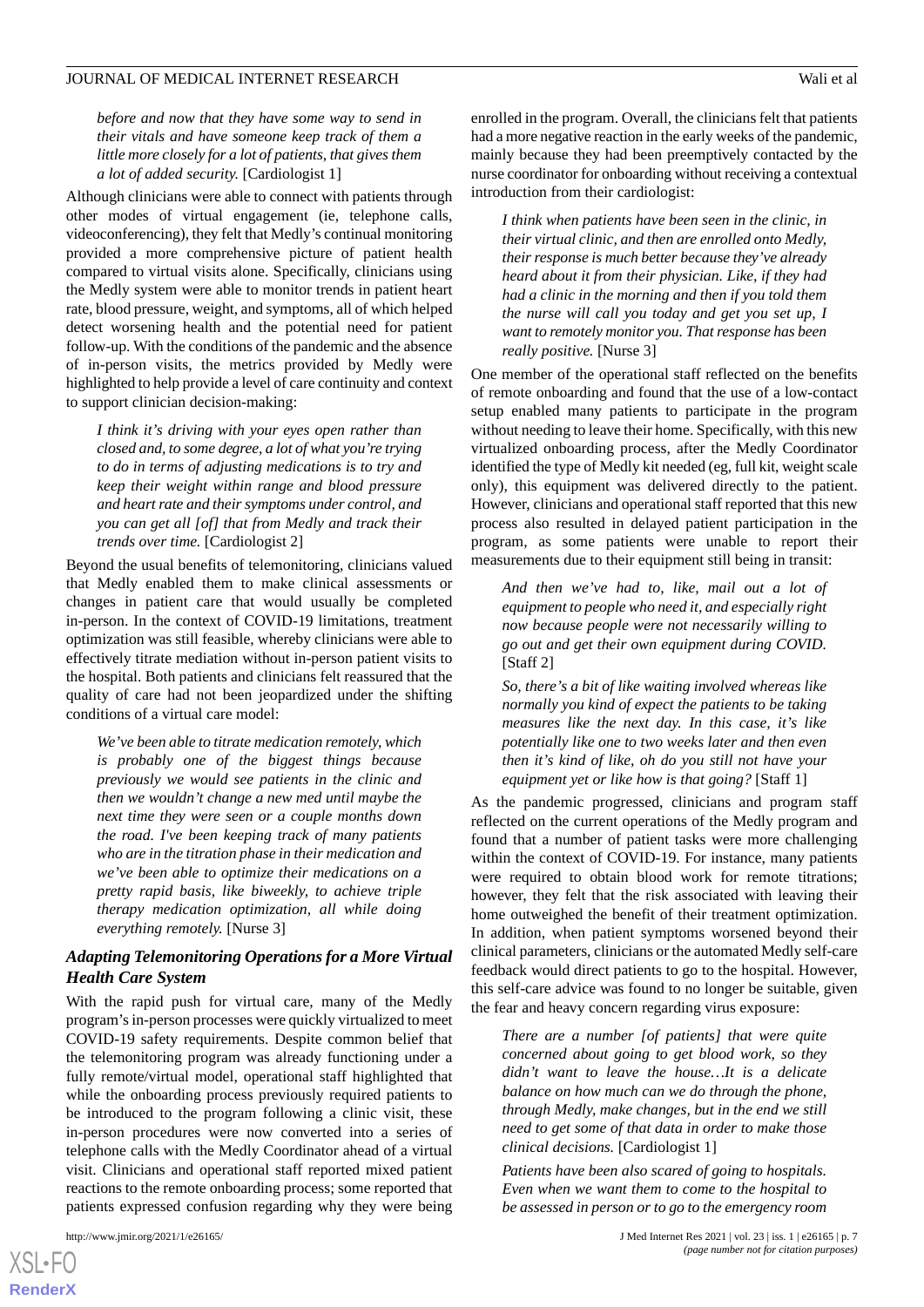*many of them have pushed back and said that they'd rather deal with their symptoms at home rather than coming to the emergency room and expose themselves to a potential exposure to COVID-19.* [Nurse 1]

With physical distancing requirements in place, many program staff also noticed that patients residing at home were more often alone, without the presence of a caregiver. This loss of social support led many patients to experience a greater need for technical and emotional assistance that was normally provided by a visiting family member. With this, operational staff indicated that during the introductory period of the program, patients onboarded during the pandemic made more telephone calls requesting technical support than patients onboarded before the pandemic:

*Some of the elderly patients have difficulty with technology where they haven't been exposed to smartphones and that kind of thing. One of them actually said to me that he would usually get his kid to like show him how to do stuff or set stuff up on his phone, but because of COVID they haven't been able to visit so he hasn't been able to sort of get them to help.* [Staff 1]

#### *Confronting Virtual Workflow Challenges*

Clinicians experienced many challenges when using Medly in combination with other dedicated systems (eg, the electronic medical record, laboratory systems). Due to the lack of integration between the various systems, clinicians were required to navigate through multiple technologies to obtain up-to-date patient information. Clinicians felt that reviewing the patient information in a single system would not provide them with sufficient information to make a comprehensive clinic assessment. Thus, increased clinical workload was required to access multiple systems to fill the information gaps in their patient profiles:

*When [radiology and cardiography] don't appear it's much harder to piece things together. So, when you're seeing a patient, which is where it usually comes up, you want the data in one place. Like the last thing in the world I want to do is, I see a patient and I'm like "OK, I'm going to adjust the meds" –. But you [have] to go out of the EMR [electronic medical record]…then you have to log into the Medly platform which requires another password. You're all doing this with the patient on the phone; it's completely clunky.* [Cardiologist 4]

To accommodate the influx of patients during the rapid expansion, two nurses within the Toronto General hospital cardiology department were seconded to support the Medly program. The additional nurses enabled better balancing of the patient caseload. However, several issues regarding patient profile accessibility were reported. Specifically, the nurses indicated that it was difficult to access information about patients who were not part of their caseload. The nurses strongly desired a way to access information for patients not assigned to them to make it easier when they had to cover for one another:

*[One nurse] watched through all the alerts and so, with the ramping up of numbers more coordinators coming on, we had to find a way to change the caseloads and find who was watching [which patients]. So, there was a way where they changed it so we could easily identify which coordinator was the one watching which patient.* [Nurse 3]

*[…] finding ways to look at different patients if they're not your own. They're separated [now], but there [should be] a way to follow up with other patients if you were covering for another nurse and need to look up other patients.* [Nurse 4]

Even with the increase in nursing staff, clinicians perceived an increase in their workload during the pandemic. Cardiologists were responsible for monitoring patient alerts over the weekends; however, responding to alerts became even more challenging with the increase in patient caseload. Ultimately, the clinicians thought that as more alerts would accumulate over the weekend, there could be a delay in the response time to contact the patients compared to during weekdays:

*I have somewhere between 180 and 200 patients on Medly. So, on the weekend, without the nurse support, there's a little bit more work for me to do.* [Cardiologist 5]

#### *Fostering a Meaningful Patient-Provider Relationship*

With the transition to a fully virtual model, patients onboarded during the COVID-19 pandemic felt that there was a lack of clarity regarding their purpose of enrollment into the program. Due to the restrictions associated with the pandemic, the Medly Coordinator was unable to provide patients with the initial face-to-face touchpoint that previous patients had received. Thus, many patients that were previously only seen every 6 months to a year were confused in regard to why they were required to input symptoms on a daily basis or form a relationship with the Medly Coordinator, who was previously not part of their care:

*[Patients tell me], why do you suddenly want to hear from me every single day when prior to this you only saw me once a year… So, there are no negative responses; just a few people skeptical, "who are you and why are you calling me," if they hadn't been pre-warned by their physician.* [Nurse 1]

Clinicians also expressed that it was challenging to build a relationship with patients who were new to the Medly program. Multiple clinicians felt that they were not able to establish a personal connection or objectively assess their patients' condition over the phone, as there was an absence of visual cues or caregiver support to obtain patient information. Clinicians indicated that patient body language often provided a good depiction of their well-being, and in cases where the patient was unable to vocalize their health issues, a caregiver would often assist in relaying relevant health information. Clinicians were concerned that without face-to-face visits or caregivers present, they would be unable to establish a relationship with patients or assess their condition accordingly: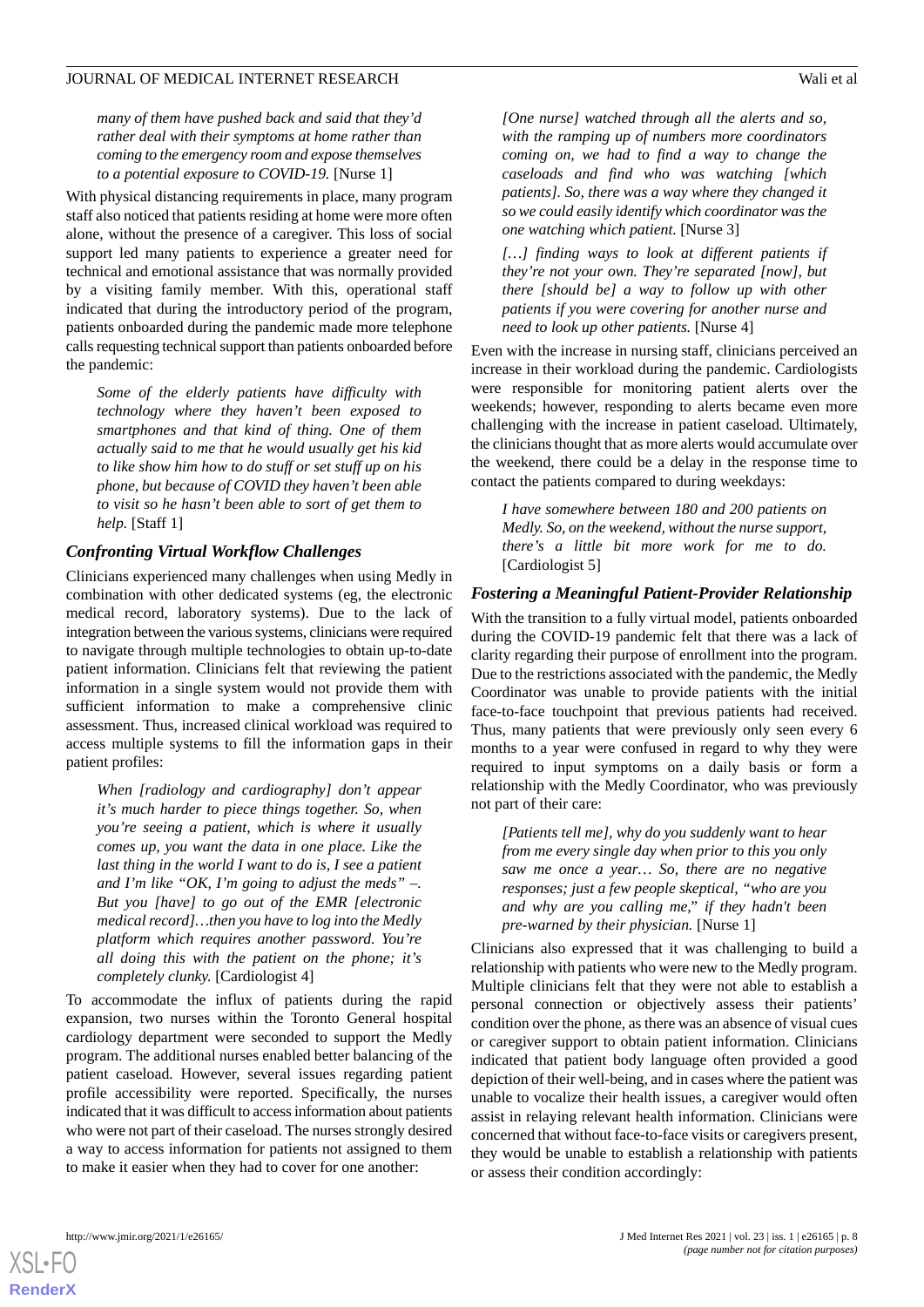*What I have noticed is that, for new patients, it's very hard to establish a good relationship... I called them a couple of times and we couldn't establish a kind of personal relationship. And I think that that was a bit of a problem. I think that that can increase their chances…of non-compliance.* [Cardiologist 2]

Regarding the frequency of interactions needed, clinicians had mixed views about how often they should be contacting patients over the telephone. One clinician found that a greater frequency of patient interactions strengthened the trust and basis of their patient relationship. However, other clinicians noted that most of their patient interactions were triggered by system alerts, and any further touchpoints with their patients would be burdensome to their workload:

*Because the case load has increased, you do over time get a bit of an understanding for your … like any relationship, you need to kind of understand … what they prefer, what they are going through and how they would react.* [Nurse 3]

For patients, the perception of alert-driven relationships meant that they assumed clinicians would often assess patient well-being by the clinical parameters entered into the telemonitoring system. A lack of feedback from the nurses was usually perceived as a validation that the patient was doing well. However, patients who were not experiencing severe heart failure symptoms, and thus were not generating telemonitoring alerts, were dissatisfied because they were unable to establish a strong connection with their clinician. These individuals felt that many factors that contribute to their health were not being taken into consideration (eg, pain management, sleep, living conditions). With the influx of patients due to the pandemic, this issue around alert-driven relationships was further exacerbated, as clinicians faced an increase to their workload that made patient follow-ups beyond system alerts impractical:

*If I'm the doctor and I'm sitting there, and I've got 100 people to talk to and I got a lot of things to do and all my numbers are perfect, [and I ask] "how are you feeling?" If [my doctor] was to ask me the question like [that] and I'm saying "well I'm not doing very well because I'm feeling like I've got severe pain and spasms in my hip, and my butt. And you're not addressing them.* [Patient 3]

# *Discussion*

#### **Principal Findings**

Virtual care interventions have been implemented to provide solutions to the health delivery challenges posed by the COVID-19 pandemic  $[2,6]$  $[2,6]$  $[2,6]$ . Despite the push for virtual care and the previous support for its use, few studies have explored the perception of these technologies within the contexts of both before and during the pandemic [[4\]](#page-10-3). In this study, we aimed to understand how changes to a heart failure telemonitoring program in response to the COVID-19 pandemic were perceived. From this study, we found that the expansion of the Medly telemonitoring program enabled clinicians to provide a level of cardiac care that would not be possible without telemonitoring. Our findings identified that to sustain the value of a

[XSL](http://www.w3.org/Style/XSL)•FO **[RenderX](http://www.renderx.com/)** telemonitoring program, it would be necessary to adapt its operational components according to the contextual circumstances (ie, required physical distancing due to the pandemic).

Prior to the COVID-19 pandemic, most health care encounters between patients and providers occurred face-to-face; thus, the incentive for virtual care was limited. The findings from this study indicate that by removing the safety net of in-person care, the restrictions of the pandemic acted as an enabler of virtual care adoption. We observed that many patients who would normally not be considered ideal candidates for the program were readily onboarded despite concerns regarding their technological or health literacy levels. Patients of varying backgrounds used the program beyond expected levels of success; this finding helped challenge the paradigm regarding the characteristics of an "ideal" program candidate [[18\]](#page-10-17). Often, with these biases, many virtual care interventions fail to serve patient groups that are most in need of support [\[19](#page-11-0)]. Our findings suggest that re-evaluating the assumptions of who can benefit from a telemonitoring program may help expand the range of patient groups it serves.

While Medly was able to fill a void in patient care, it is important to recognize that the program team was in a unique position to adapt many of its underlying in-person operations. By virtualizing the onboarding process and the delivery of program equipment, the Medly team was able to accommodate the rapid expansion under the province's physical distancing requirements. Other studies have reported that many heart failure clinics attempted to virtualize in-person practices but were unable to maintain these services due to the lack of infrastructure and clinical support available [[4\]](#page-10-3). However, despite the Medly team's success virtualizing the onboarding process, several systems (ie, Medly automated feedback) and clinician instructions were still deemed inappropriate (eg, laboratory work at a local clinic, advice to go to the hospital) in the context of the pandemic. Due to these challenges, similar studies have recommended the development of communication channels or regular consultations with patients to enable them to voice their concerns [[20](#page-11-1)]. Providing patients with these opportunities would help to re-evaluate program components to meet their changing needs and would further empower them to manage their care.

Despite significant efforts to prepare for the rapid expansion, the lack of system integration and established collaborative processes led to escalation of the level of virtual workflow inefficiencies within the program [\[21](#page-11-2)]. While the additional nursing staff helped support the patient caseload, the telemonitoring program was operating under a fragmented ecosystem of virtual technologies (ie, the EMR, the Medly system, videoconferencing) that increased the complexity of clinical practices. With these technical challenges, recent research has recommended shifting traditional clinical workflows to a more digitally assisted pathway [[6](#page-10-5)]. Specifically, to prevent duplicating tasks or spending excessive time navigating different systems, the adoption of dedicated communication channels and tailored workflows across multiple platforms would help to increase clinician collaboration and streamline data access.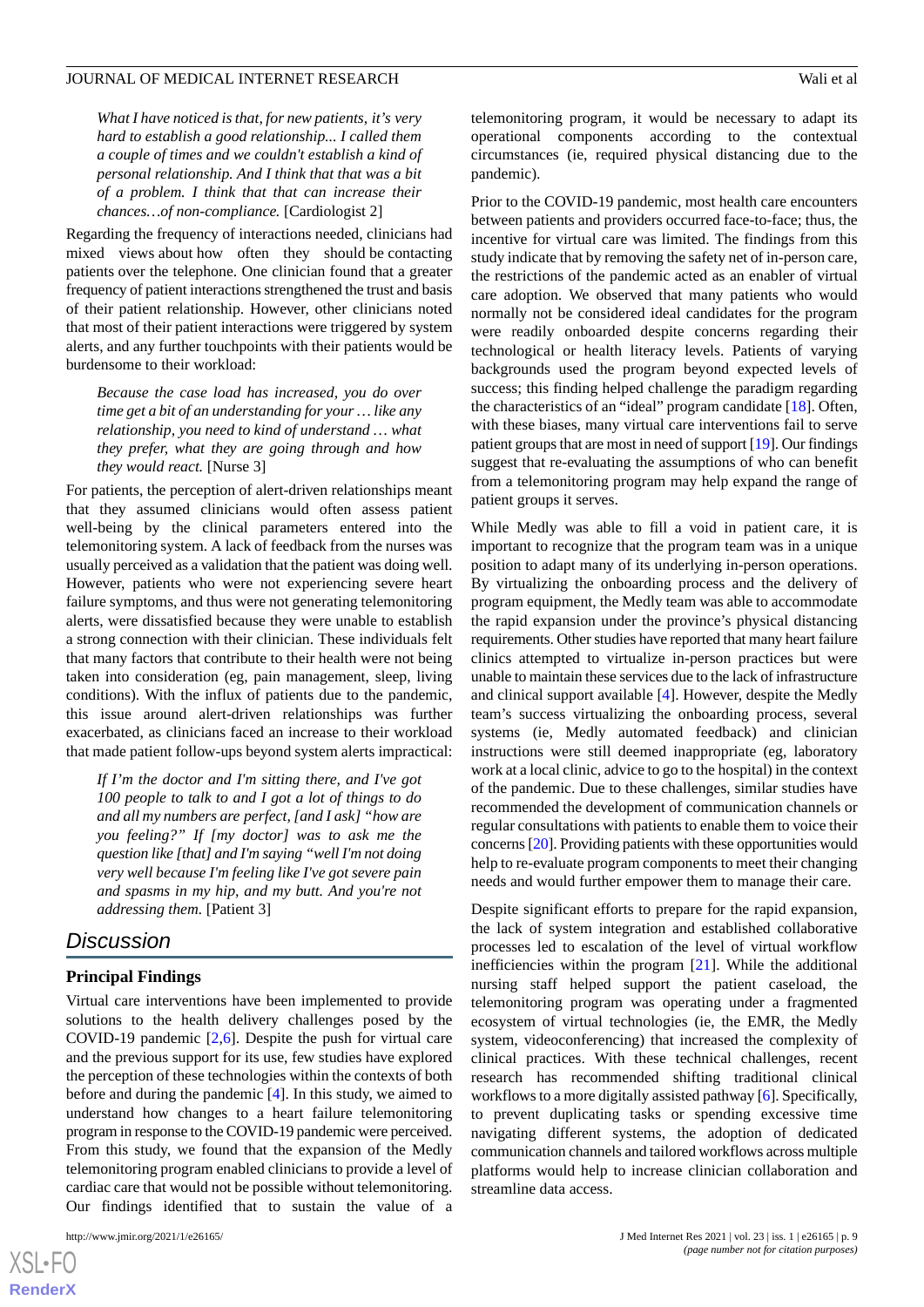While the rapid expansion was able to provide access to care and consistent remote management for a larger group of patients, the model of care did not change with disease severity. The clinical parameters were individualized to the patients; however, some perceived that the program was built on the principle of *problem-centered care* [[22\]](#page-11-3). Many patients did not understand the purpose of their enrollment in the program, especially those who were not producing alerts, and they felt that this lack of clarity jeopardized their virtual relationship. Recent studies have attributed similar findings to the widening of the scope of telemonitoring programs to accommodate the limitations posed by the pandemic without considering the impact of the changes on clinical effectiveness or patient satisfaction [[6\]](#page-10-5). We argue that to sustain telemonitoring adoption, clinicians should begin to clarify the specific objectives of the telemonitoring program to prevent possible misconceptions among patients. In addition, a more holistic assessment of each patient's condition should be explored to enhance patients' perceived value of the intervention. For instance, the investigation of psychosocial outcomes has been encouraged in the context of chronic illnesses [[23\]](#page-11-4), as monitoring a broader set of health indicators (eg, pain, sleep, mental health) has been reported to contribute to an objective assessment of a patient's well-being [[24\]](#page-11-5).

#### **Recommendations**

Patient self-management and remote monitoring tools represent an important avenue to deliver high-quality care in the community [\[25](#page-11-6)]. With no clear end in sight for the pandemic, health experts are now warning that physical distancing restrictions and other safety measures may be required for many more months or even years  $[6,26]$  $[6,26]$  $[6,26]$  $[6,26]$ . In light of our study findings, we offer four recommendations that can be used to help proactively adapt and scale up telemonitoring programs in the context of the increasingly virtualized health systems.

#### *Revisit Scope and Eligibility for the TM Program*

Consult with clinicians, staff, and patients to evaluate the scope and expectations of the program under the conditions of the pandemic and beyond. Reflect on how this scope will impact or influence potential expansion efforts to scale the program to other health care settings (ie, disease of focus, intervention delivery). In line with this new scope, consider revisiting the patients served by the program in terms of age, ethnicity, gender, and geographical location to improve accessibility to more underserved groups [[27\]](#page-11-8).

## *Expand Information Modalities Available to Streamline the Remote Onboarding Process*

Create an unsupervised (ie, self-paced) dynamic or static tool demonstration, such as an interactive in-app tutorial, to walk patients through key application features. These modalities should emphasize the purposes and patient-specific benefits of the program to foster a greater sense of connection with their care team (eg, recorded audio or video messages from clinicians, surveys to understand equipment needs and difficulties). Ensure that common troubleshooting scenarios are included in the demonstration (eg, expected response to an alert, how to manage a loss of connectivity) to help standardize the onboarding process for all patients.

# *Support Efficient Modes of Clinician Communication and Patient Management*

Consult with clinicians to develop direct communication channels and pathways to streamline navigation across multiple virtual platforms (ie, synchronized and automatically updated EMR and telemonitoring dashboard data). To facilitate task-sharing, nurses should be given access to all patients' profiles without shifting responsibilities for their assigned patient alerts.

# *Personalize Frequency and Patient Information Collected*

Based on the evolving scope of the program, consider monitoring other health indicators (eg, pain, sleep, depression) to provide a more nuanced assessment of patient well-being in the absence of worsening heart failure symptoms. Consult with patients and clinicians to assess the frequency of touchpoints needed based on individual characteristics that may not be driven by alerts. Patient preferences regarding modes of communication, including video, text message, or audio, should also be incorporated to personalize care delivery.

#### **Limitations**

There are a number of limitations to this study. First, among the group of clinicians who agreed to participate, 3 were unable to complete the interview due to scheduling challenges. Second, due to challenges posed by COVID-19, we used telephone-based recruitment and interview processes, which may have biased our patient sample toward individuals who are more comfortable with technology. Third, despite our intent to purposefully recruit patients across a range of demographic characteristics, patients in this study were mainly young, White, suburban, and/or college-educated. We recognize that the population of patients at the Heart Function Clinic is largely White and educated; therefore, our sample of patients for this study is reflective of the clinic population but may not be representative of the broader heart failure population in relation to age, ethnicity, rurality, and education. Finally, the recommendations from this study may not be reflective of all the requirements to adapt and scale telemonitoring programs, as it was based solely on the findings of one telemonitoring program for heart failure self-care. With this, we recognize that the recommendations outlined above may describe a subset of the key requirements to proactively adapt and scale telemonitoring programs under the context of increasingly virtualized health care systems due to the pandemic.

#### **Conclusions**

The emergence of the COVID-19 pandemic has required society to re-evaluate virtual services as essential. The removal of traditional safety nets for in-person care has provided an opportunity for virtual services such as telemonitoring to demonstrate their value. In this study, we found that the rapid expansion of a telemonitoring program enabled patients to access cardiac care while maintaining physical distancing measures. Telemonitoring was able to fill a void for consistent patient monitoring, although the metrics provided by the system did not always represent an accurate picture of the patients' well-being. Under the conditions of the pandemic, issues

 $XS$  $\cdot$ FC **[RenderX](http://www.renderx.com/)**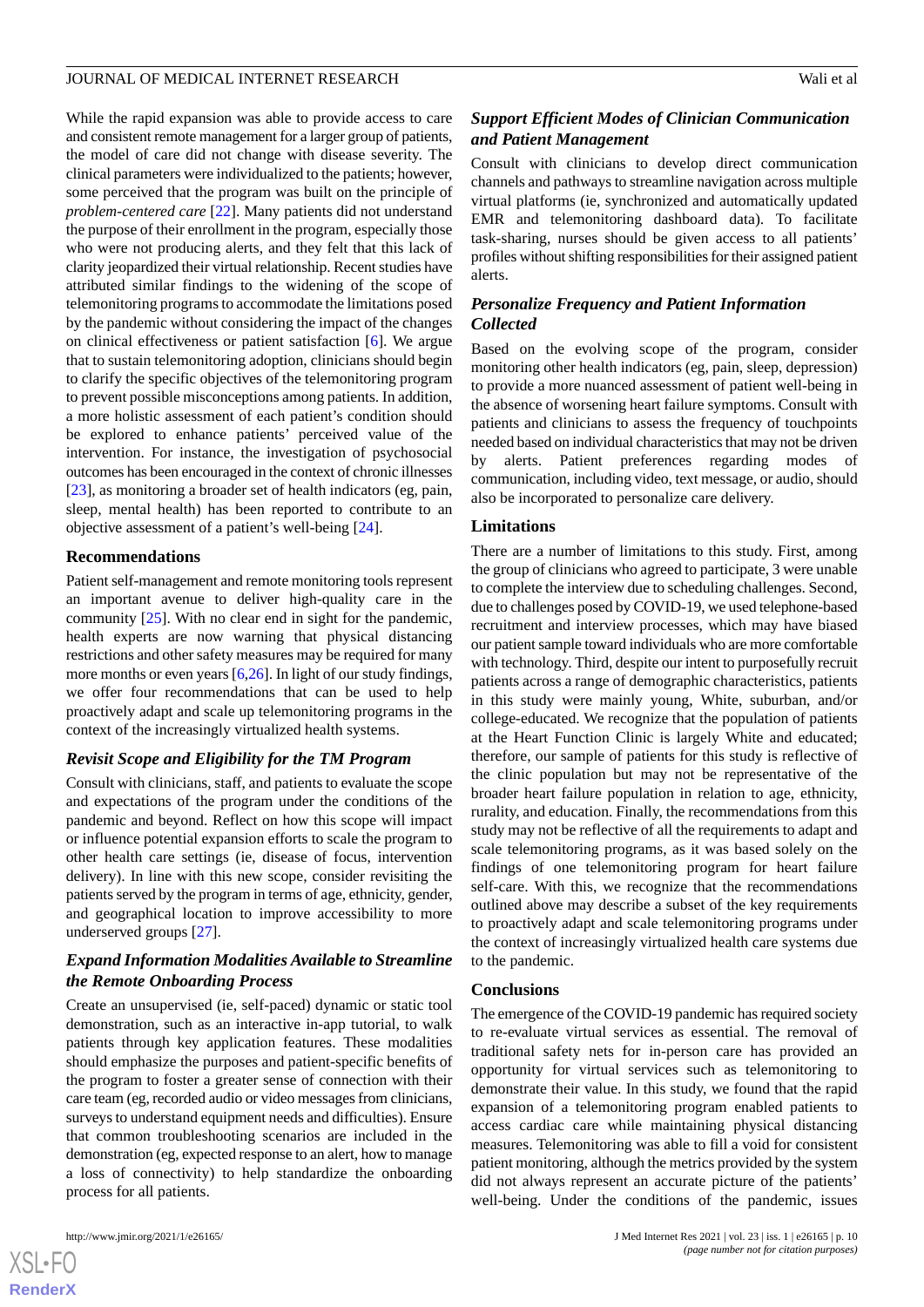surrounding unintegrated, siloed systems (eg, EMR, laboratory systems) were escalated, as they contributed more to the clinician workload burden. To optimize the use of telemonitoring under the conditions of a "virtual world," we present a series of recommendations to help sustain telemonitoring adoption through improvements in workflow efficiency and personalized care. These recommendations may not be inclusive of all the

requirements to support the scalability of telemonitoring interventions; however, they will help serve as a foundational guide to better adapt program design. Ultimately, the intent of these recommendations is to improve care delivery for patients of varying needs and capabilities and to better support more patient-centered care both during and after the pandemic.

#### **Conflicts of Interest**

None declared.

#### <span id="page-10-0"></span>**References**

- <span id="page-10-1"></span>1. Lonergan PE, Washington Iii SL, Branagan L, Gleason N, Pruthi RS, Carroll PR, et al. Rapid Utilization of Telehealth in a Comprehensive Cancer Center as a Response to COVID-19: Cross-Sectional Analysis. J Med Internet Res 2020 Jul 06;22(7):e19322 [\[FREE Full text](https://www.jmir.org/2020/7/e19322/)] [doi: [10.2196/19322\]](http://dx.doi.org/10.2196/19322) [Medline: [32568721\]](http://www.ncbi.nlm.nih.gov/entrez/query.fcgi?cmd=Retrieve&db=PubMed&list_uids=32568721&dopt=Abstract)
- <span id="page-10-2"></span>2. Madjid M, Safavi-Naeini P, Solomon SD, Vardeny O. Potential Effects of Coronaviruses on the Cardiovascular System: A Review. JAMA Cardiol 2020 Jul 01;5(7):831-840. [doi: [10.1001/jamacardio.2020.1286\]](http://dx.doi.org/10.1001/jamacardio.2020.1286) [Medline: [32219363](http://www.ncbi.nlm.nih.gov/entrez/query.fcgi?cmd=Retrieve&db=PubMed&list_uids=32219363&dopt=Abstract)]
- <span id="page-10-3"></span>3. Barghash MH, Pinney SP. Heart Failure in the COVID-19 Pandemic: Where Has All New York's Congestion Gone? J Card Fail 2020 Jun;26(6):477-478 [\[FREE Full text\]](http://europepmc.org/abstract/MED/32389608) [doi: [10.1016/j.cardfail.2020.04.016](http://dx.doi.org/10.1016/j.cardfail.2020.04.016)] [Medline: [32389608](http://www.ncbi.nlm.nih.gov/entrez/query.fcgi?cmd=Retrieve&db=PubMed&list_uids=32389608&dopt=Abstract)]
- <span id="page-10-4"></span>4. Virani SA, Clarke B, Ducharme A, Ezekowitz JA, Heckman GA, McDonald M, Canadian Heart Failure Society. Optimizing Access to Heart Failure Care in Canada During the COVID-19 Pandemic. Can J Cardiol 2020 Jul;36(7):1148-1151 [\[FREE](http://europepmc.org/abstract/MED/32405146) [Full text\]](http://europepmc.org/abstract/MED/32405146) [doi: [10.1016/j.cjca.2020.05.009](http://dx.doi.org/10.1016/j.cjca.2020.05.009)] [Medline: [32405146](http://www.ncbi.nlm.nih.gov/entrez/query.fcgi?cmd=Retrieve&db=PubMed&list_uids=32405146&dopt=Abstract)]
- <span id="page-10-5"></span>5. Vandekerckhove P, Vandekerckhove Y, Tavernier R, De Jaegher K, de Mul M. Leveraging User Experience to Improve Video Consultations in a Cardiology Practice During the COVID-19 Pandemic: Initial Insights. J Med Internet Res 2020 Jun 25;22(6):e19771 [\[FREE Full text\]](https://www.jmir.org/2020/6/e19771/) [doi: [10.2196/19771](http://dx.doi.org/10.2196/19771)] [Medline: [32519964](http://www.ncbi.nlm.nih.gov/entrez/query.fcgi?cmd=Retrieve&db=PubMed&list_uids=32519964&dopt=Abstract)]
- <span id="page-10-7"></span><span id="page-10-6"></span>6. Silven AV, Petrus AHJ, Villalobos-Quesada M, Dirikgil E, Oerlemans CR, Landstra CP, et al. Telemonitoring for Patients With COVID-19: Recommendations for Design and Implementation. J Med Internet Res 2020 Sep 02;22(9):e20953 [\[FREE](https://www.jmir.org/2020/9/e20953/) [Full text\]](https://www.jmir.org/2020/9/e20953/) [doi: [10.2196/20953\]](http://dx.doi.org/10.2196/20953) [Medline: [32833660](http://www.ncbi.nlm.nih.gov/entrez/query.fcgi?cmd=Retrieve&db=PubMed&list_uids=32833660&dopt=Abstract)]
- <span id="page-10-8"></span>7. Khairat S, Meng C, Xu Y, Edson B, Gianforcaro R. Interpreting COVID-19 and Virtual Care Trends: Cohort Study. JMIR Public Health Surveill 2020 Apr 15;6(2):e18811 [[FREE Full text](https://publichealth.jmir.org/2020/2/e18811/)] [doi: [10.2196/18811\]](http://dx.doi.org/10.2196/18811) [Medline: [32252023\]](http://www.ncbi.nlm.nih.gov/entrez/query.fcgi?cmd=Retrieve&db=PubMed&list_uids=32252023&dopt=Abstract)
- 8. van Deursen AJ. Digital Inequality During a Pandemic: Quantitative Study of Differences in COVID-19-Related Internet Uses and Outcomes Among the General Population. J Med Internet Res 2020 Aug 20;22(8):e20073 [\[FREE Full text](https://www.jmir.org/2020/8/e20073/)] [doi: [10.2196/20073\]](http://dx.doi.org/10.2196/20073) [Medline: [32750005\]](http://www.ncbi.nlm.nih.gov/entrez/query.fcgi?cmd=Retrieve&db=PubMed&list_uids=32750005&dopt=Abstract)
- <span id="page-10-10"></span><span id="page-10-9"></span>9. Lonergan PE, Washington III SL, Branagan L, Gleason N, Pruthi RS, Carroll PR, et al. Rapid Utilization of Telehealth in a Comprehensive Cancer Center as a Response to COVID-19: Cross-Sectional Analysis. J Med Internet Res 2020 Jul 06;22(7):e19322 [\[FREE Full text](https://www.jmir.org/2020/7/e19322/)] [doi: [10.2196/19322\]](http://dx.doi.org/10.2196/19322) [Medline: [32568721\]](http://www.ncbi.nlm.nih.gov/entrez/query.fcgi?cmd=Retrieve&db=PubMed&list_uids=32568721&dopt=Abstract)
- <span id="page-10-11"></span>10. Ramaswamy A, Yu M, Drangsholt S, Ng E, Culligan PJ, Schlegel PN, et al. Patient Satisfaction With Telemedicine During the COVID-19 Pandemic: Retrospective Cohort Study. J Med Internet Res 2020 Sep 09;22(9):e20786 [[FREE Full text](https://www.jmir.org/2020/9/e20786/)] [doi: [10.2196/20786](http://dx.doi.org/10.2196/20786)] [Medline: [32810841\]](http://www.ncbi.nlm.nih.gov/entrez/query.fcgi?cmd=Retrieve&db=PubMed&list_uids=32810841&dopt=Abstract)
- <span id="page-10-12"></span>11. Ware P, Ross HJ, Cafazzo JA, Laporte A, Gordon K, Seto E. User-Centered Adaptation of an Existing Heart Failure Telemonitoring Program to Ensure Sustainability and Scalability: Qualitative Study. JMIR Cardio 2018 Dec 06;2(2):e11466 [[FREE Full text](https://cardio.jmir.org/2018/2/e11466/)] [doi: [10.2196/11466\]](http://dx.doi.org/10.2196/11466) [Medline: [31758774\]](http://www.ncbi.nlm.nih.gov/entrez/query.fcgi?cmd=Retrieve&db=PubMed&list_uids=31758774&dopt=Abstract)
- <span id="page-10-14"></span><span id="page-10-13"></span>12. Ware P, Ross HJ, Cafazzo JA, Boodoo C, Munnery M, Seto E. Outcomes of a Heart Failure Telemonitoring Program Implemented as the Standard of Care in an Outpatient Heart Function Clinic: Pretest-Posttest Pragmatic Study. J Med Internet Res 2020 Feb 08;22(2):e16538 [\[FREE Full text](https://www.jmir.org/2020/2/e16538/)] [doi: [10.2196/16538](http://dx.doi.org/10.2196/16538)] [Medline: [32027309\]](http://www.ncbi.nlm.nih.gov/entrez/query.fcgi?cmd=Retrieve&db=PubMed&list_uids=32027309&dopt=Abstract)
- <span id="page-10-15"></span>13. Yin RK. Case Study Research and Applications Design and Methods. Thousand Oaks, CA: Sage Publications; 2013.
- <span id="page-10-16"></span>14. Lau F, Hagens S, Muttitt S. A proposed benefits evaluation framework for health information systems in Canada. Healthc Q 2007;10(1):112-6, 118. [Medline: [17326376\]](http://www.ncbi.nlm.nih.gov/entrez/query.fcgi?cmd=Retrieve&db=PubMed&list_uids=17326376&dopt=Abstract)
- <span id="page-10-17"></span>15. Braun, Clarke V. Using thematic analysis in psychology. Qual Res Psychol 2006 Jan;3(2):77-101. [doi: [10.1191/1478088706qp063oa](http://dx.doi.org/10.1191/1478088706qp063oa)]
- 16. Eakin J, Gladstone B. "Value-adding" Analysis: Doing More With Qualitative Data. Int J Qual Methods 2020 Aug 27;19(19):160940692094933-160940692094916. [doi: [10.1177/1609406920949333\]](http://dx.doi.org/10.1177/1609406920949333)
- 17. Birks M, Chapman Y, Francis K. Memoing in qualitative research. J Res Nurs 2008 Jan;13(1):68-75. [doi: [10.1177/1744987107081254\]](http://dx.doi.org/10.1177/1744987107081254)
- 18. Poli A, Kelfve S, Motel-Klingebiel A. A research tool for measuring non-participation of older people in research on digital health. BMC Public Health 2019 Nov 08;19(1):1487 [\[FREE Full text\]](https://bmcpublichealth.biomedcentral.com/articles/10.1186/s12889-019-7830-x) [doi: [10.1186/s12889-019-7830-x\]](http://dx.doi.org/10.1186/s12889-019-7830-x) [Medline: [31703655](http://www.ncbi.nlm.nih.gov/entrez/query.fcgi?cmd=Retrieve&db=PubMed&list_uids=31703655&dopt=Abstract)]